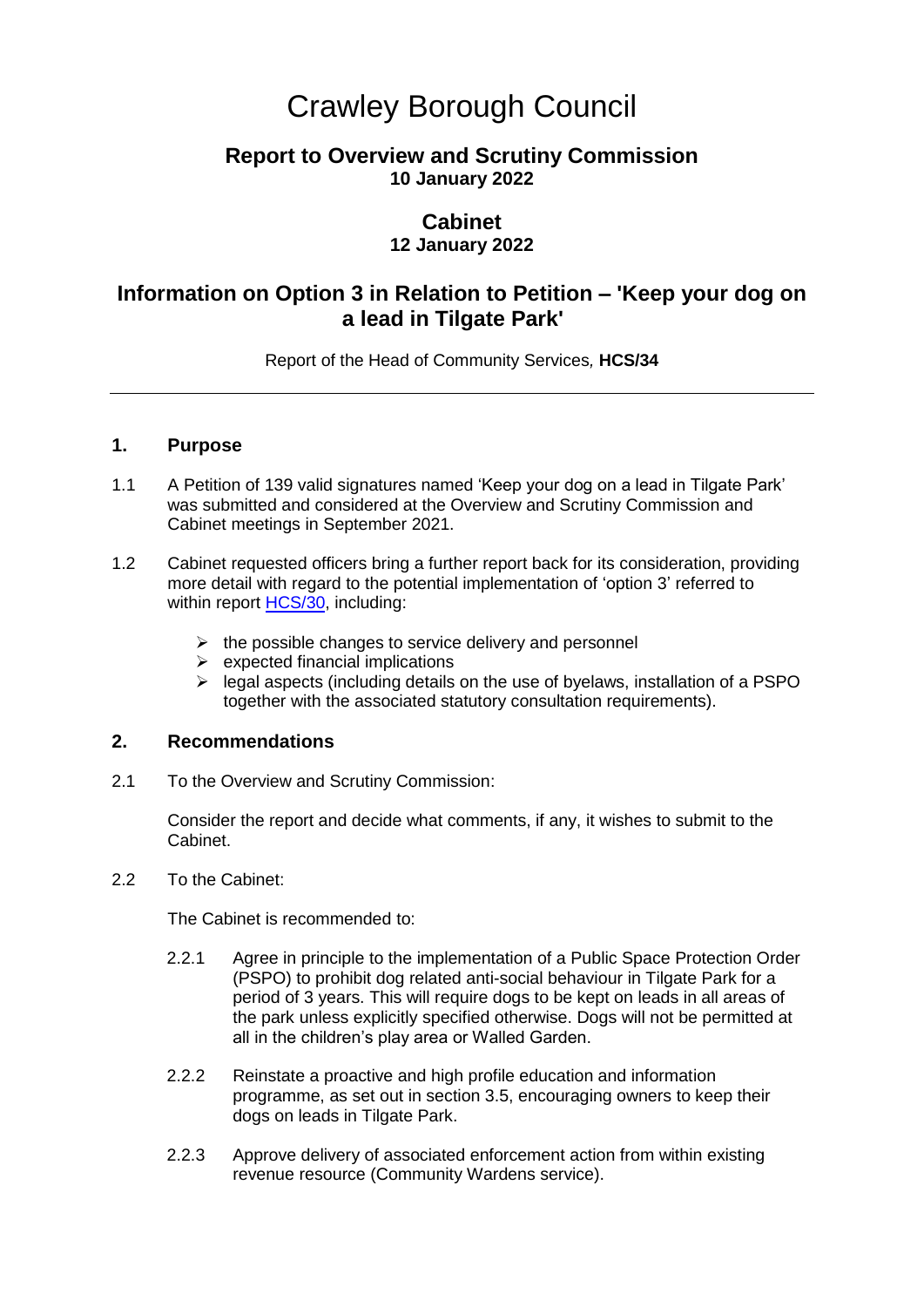2.2.4 Authorise the Head of Community Services, in consultation with the Head of Legal, Governance & HR, to commence a formal PSPO process, including the statutory public consultation, and to present the findings to Cabinet for a decision.

## **3. Background**

- 3.1 The petition requested that the Council increases on site information signage and Community Warden patrols to inform and enforce the rules stated on the Council's website requiring dogs to be kept on leads in Tilgate Park, specifically around the lake.
- 3.2 Prior to this, a public consultation took place in 2017 which resulted in 146 external responses from park users who gave their views. The majority (54%) did not support a 'dogs on leads' policy, although there was significant support for it to be introduced (46%).
- 3.3 Further to the Cabinet meeting in September, there has been one further formal complaint involving a dog at Tilgate Park. As at 21st December 2021, there have been 10 formal reports involving dogs off leads in Tilgate Park (9 Council & 1 police reports), the most recent received on 18th December 2021 (please see Appendix A for detail). Complaints typically relate to the lake area (and main lawn) and involve dogs off lead approaching other park users uninvited. Anecdotally, complaints on social media channels have increased and staff have witnessed dogs causing nuisance to other park users during their working day.
- 3.4 There have been 22 dog related reports made to Sussex Police over a three year period (2018 – 2021). There have been no further complaints since the Cabinet meeting in September. As a comparison, 267 reports were made to Sussex Police over a similar timeframe when considering enforcement options for ASB relating to car cruising.
- 3.5 As an initial response to the petition, there was broad Cabinet support for the introduction of more robust measures to enforce against anti-social behaviour involving dogs in Tilgate Park. It was recognised that whilst the majority of formally reported and anecdotal incidents were largely focused around the lake and lawn areas, there was evidence of the issue affecting the entire park.
- 3.6 It was also acknowledged that there was likely to be under-reporting of incidents and the true scale of the issue was not necessarily reflected in formal complaints and reports, particularly in the case of dogs interfering with the park's wildlife.
- 3.7 Current policy, to educate/inform dog owners to put their dogs on leads, has largely been unsuccessful with signage repeatedly being removed or vandalised and community warden intervention often ignored.
- 3.8 Option 3, as set out in report HCS/30, had a dual focus, that being to redouble education/information efforts alongside the introduction of enforcement action for those in breach of the rules.

## **Redouble education/information efforts**

- Installation of vandal proof signage
- Implementation of a Communication Plan
- Undertake Community Warden patrols
- Provide education and information to dog owners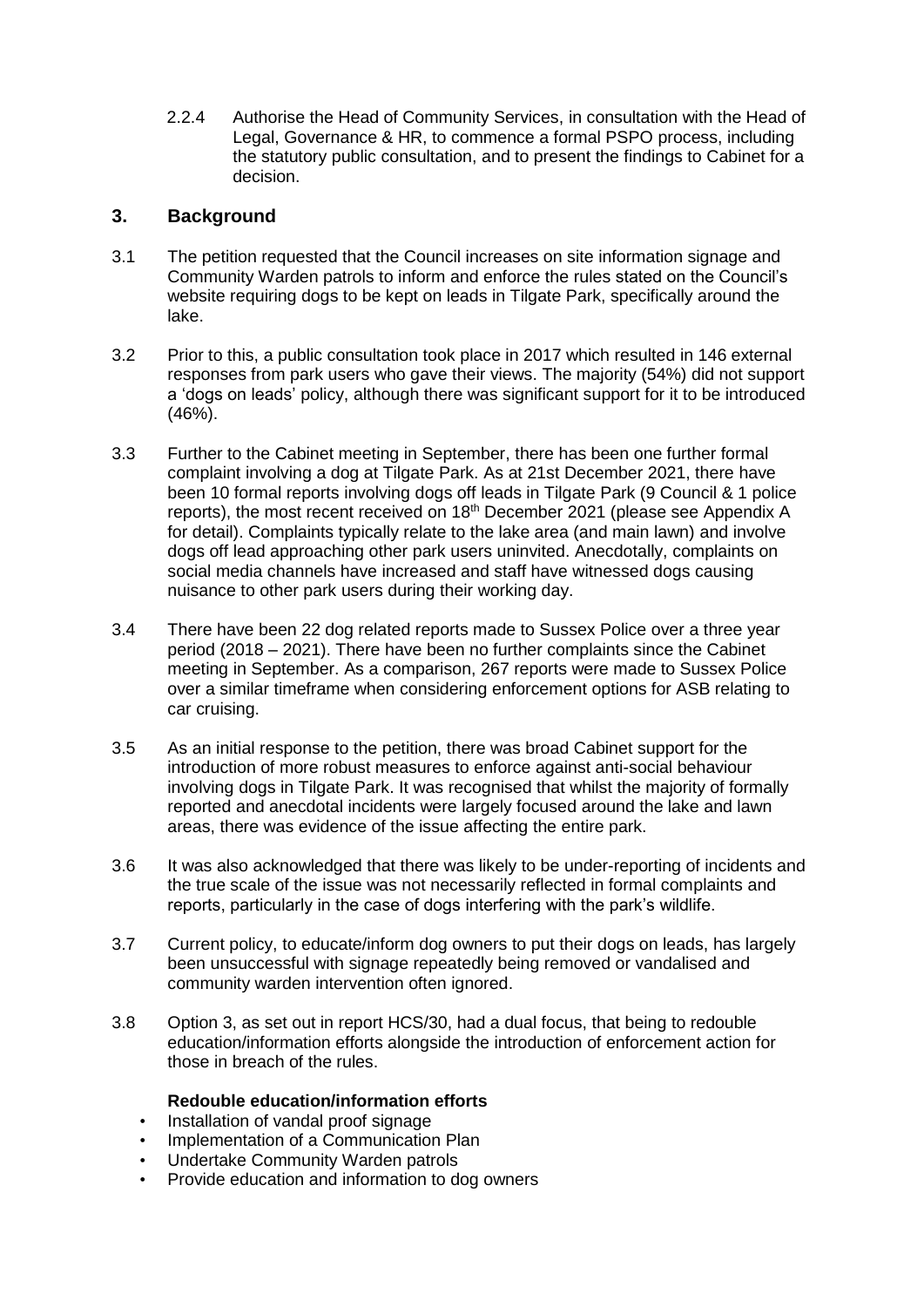#### **Introduce enforcement alongside education/information**

- Introduce enforcement approach (CBC byelaws / Public Space Protection Order (PSPO) / Community Protection Notice (Warning)
- 3.9 Dedicated spaces where dogs are permitted to be "off lead", such as the "Hound Ground" are being considered and will be reflected in the agreed enforcement approach.

#### **4. Reasons for the Recommendation**

- 4.1 The council recognises that many dog owners who visit Tilgate Park are responsible; they keep their dog under control and exercise it in a manner that doesn't cause distress to other park users. However, the council and Police do have to deal with complaints each year about irresponsible ownership and the impact on the public and wildlife.
- 4.2 An enforcement approach has not been pursued for dog related matters prior to now because of the preference for an incremental approach to managing the issue, focusing on education of dog walkers. This has largely been unsuccessful, although new approaches to effective education, such as "Keep Britain Tidy" guidance, are well evidenced and continue to be a key element of the recommended approach. This is particularly important to ensure that responsible dog owners aren't alienated and that enforcement is applied to those who choose not to engage with the requirements.
- 4.3 A PSPO offers the most appropriate and practical enforcement solution to robustly manage antisocial behaviour involving dogs at Tilgate Park since it is designed to deal with a particular nuisance or problem in a specific area that is detrimental to the local community's quality of life, by imposing conditions on the use of that area which apply to everyone. They are intended to ensure the law abiding majority can use and enjoy public spaces, safe from anti-social behaviour. Authorised officers can issue a Fixed Penalty Notice immediately upon witnessing a breach of the PSPO.
- 4.4 Other enforcement options available to the Council byelaws and a Community Protection Notice – are not considered to be appropriate or effective and are likely to be significantly more resource intensive.
- 4.5 Public Space Protection Orders must be evidence based. It is therefore necessary for decision makers to be satisfied, on reasonable grounds, that the required conditions are met, should they wish to proceed. This includes information received from the statutory public consultation.
- 4.6 The Council has successfully implemented PSPOs to address anti-social behaviour issues relating to car cruising and consumption of alcohol in public places.
- 4.7 Tilgate Park is already one of several patrol 'hotspots' for the Council's Community Warden Service and enforcement of the policy will be managed within existing resource. This will include daily patrols and regular days of action. Not only does this approach support the Council's requirement to achieve a balanced budget, it is proportionate to the scale of the issue and allows for resources to be adjusted according to need. This will be reviewed regularly against other service demands.
- 4.8 The Community Warden Service has suitably qualified, skilled and experienced personnel to enforce against the PSPO, requiring minimal training.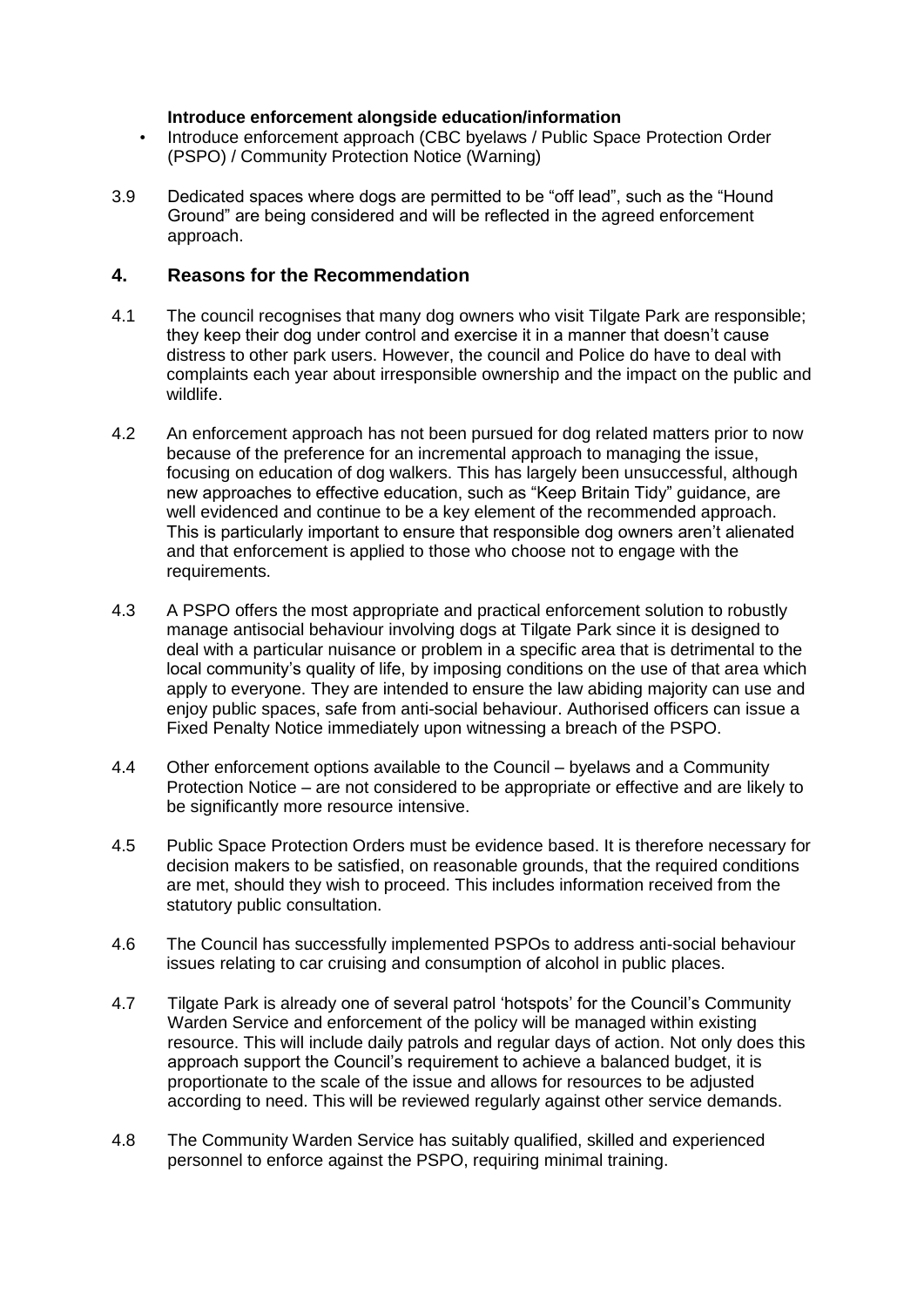## **5. Information & Analysis**

#### Legal Implications

#### 5.1 **Byelaws**

These are local rules made by local authorities but approved by central government which are enforceable as criminal offences.

Byelaws are quite an old fashioned way of dealing with local public order rules and Parliament has indicated that matters such as the control of dogs ought to be dealt with under the new types of orders which it has created – the current one being PSPOs which replaced dog control orders.

It therefore appears that in practice the legal route to making byelaws relating to dogs is effectively closed and, should CBC make byelaws and seek to have them confirmed by the Secretary of State (the procedure to make them valid), we may find that this request is refused leading to wasted effort, time and expense.

#### 5.2 **Community Protection Notices (CPNs)**

CPNs can be served if satisfied on reasonable grounds that:

- The conduct of the person is having a detrimental effect, of a persistent or continuing nature, on the quality of life of those in the locality, and
- the conduct is unreasonable.

However, there are preconditions to service of a CPN, which are:

- a written warning must first have been given to the person stating that the CPN will be issued unless the person's conduct ceases to have the detrimental effect, and
- the officer is satisfied that, despite the person having had enough time to deal with the matter, their conduct is still having that effect.

#### Pros

- $\triangleright$  Could be useful for repeat offenders if they can be identified.
- $\triangleright$  Enforcement can be via FPN (immediate).
- $\triangleright$  Reasonably straightforward and quick to introduce.

#### Cons

- $\triangleright$  Somewhat impractical for 'on the spot' one-off enforcement as written warnings are required.
- $\triangleright$  If a person does not provide their identity it would be very difficult, if not impossible, to enforce without police assistance.
- $\triangleright$  If a FPN is not paid, prosecution is the next step which can be lengthy and is resource-intensive.
- $\triangleright$  Resources required for enforcement (personnel on the ground required)

#### 5.3 **Public Spaces Protection Orders (PSPOs)**

PSPOs were introduced under the Anti-social Behaviour Crime and Policing Act 2014. A PSPO is designed to address unreasonable and persistent behaviour that affects the quality of life of a local authority's residents. PSPOs last for 3 years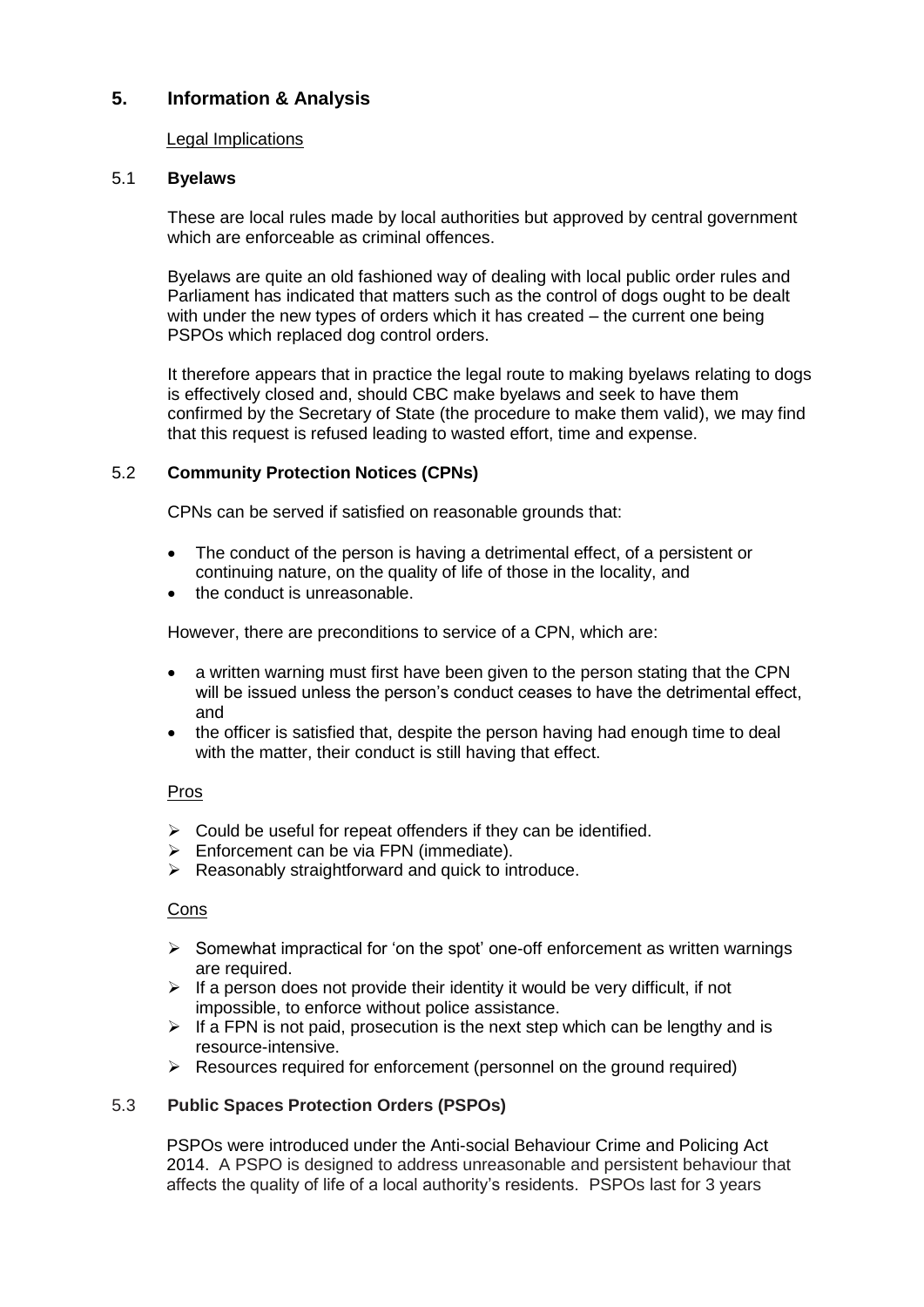unless extended before they expire. PSPOs can only be made where the Council is satisfied on reasonable grounds (i.e. there is evidence demonstrating):

- that there has been (or it is likely to be) activities carried on in a public place which have had (or are likely to have) a detrimental effect on the quality of life of those in the locality,
- the effect (or likely effect) of the activities:
	- $\circ$  is (or is likely to be) of a persistent or continuing nature,
	- $\circ$  is (or is likely to be) such as to make the activities unreasonable.
	- o justifies the restrictions imposed.

#### Pros

Once made, enforcement can be via Fixed Penalty Notice (immediate).

#### Cons

- $\triangleright$  Cannot be made if there is not an evidence base to meet the statutory threshold.
- $\triangleright$  Lengthy and resource-intensive to make a PSPO, including public consultation (6) month process)
- $\triangleright$  If a FPN is not paid, prosecution is the next step which can be lengthy and is resource-intensive.
- $\triangleright$  Resources required for enforcement (personnel on the ground required).

#### Installation of a PSPO

- 5.4 A Public Space Protection Order (PSPO) could be implemented to prohibit dog related anti-social behaviour in Tilgate Park for a period of 3 years. This will require dogs to be kept on leads in all areas of the park unless explicitly specified otherwise. Dogs will not be permitted at all in the children's play area or Walled Garden.
- 5.5 Before making, varying, extending or discharging a PSPO, the council must carry out the necessary publicity, consultation and notifications and must publish information about the order in accordance with the regulations.
- 5.6 Consultation should include formal consultation with the chief officer of the police, Police and Crime Commissioner, local partners, including West Sussex County Council and the local community including the public and local businesses.
- 5.7 Breach of a PSPO is a criminal offence and can be dealt with by way of a fixed penalty notice (FPN) (currently set at £100) or a fine up to level 3 (£1000) on prosecution.
- 5.8 Within the confines of the legal framework, councils have the freedom to determine their own procedures for introducing a PSPO including satisfying themselves that the statutory requirements are met and giving final approval for the Order to go ahead.
- 5.9 The timeline for the consultation process is outlined in the table below;

| <b>Action</b>                              | <b>Date</b>  |
|--------------------------------------------|--------------|
| Report to Cabinet to agree in principle to | January 2022 |
| make a PSPO                                |              |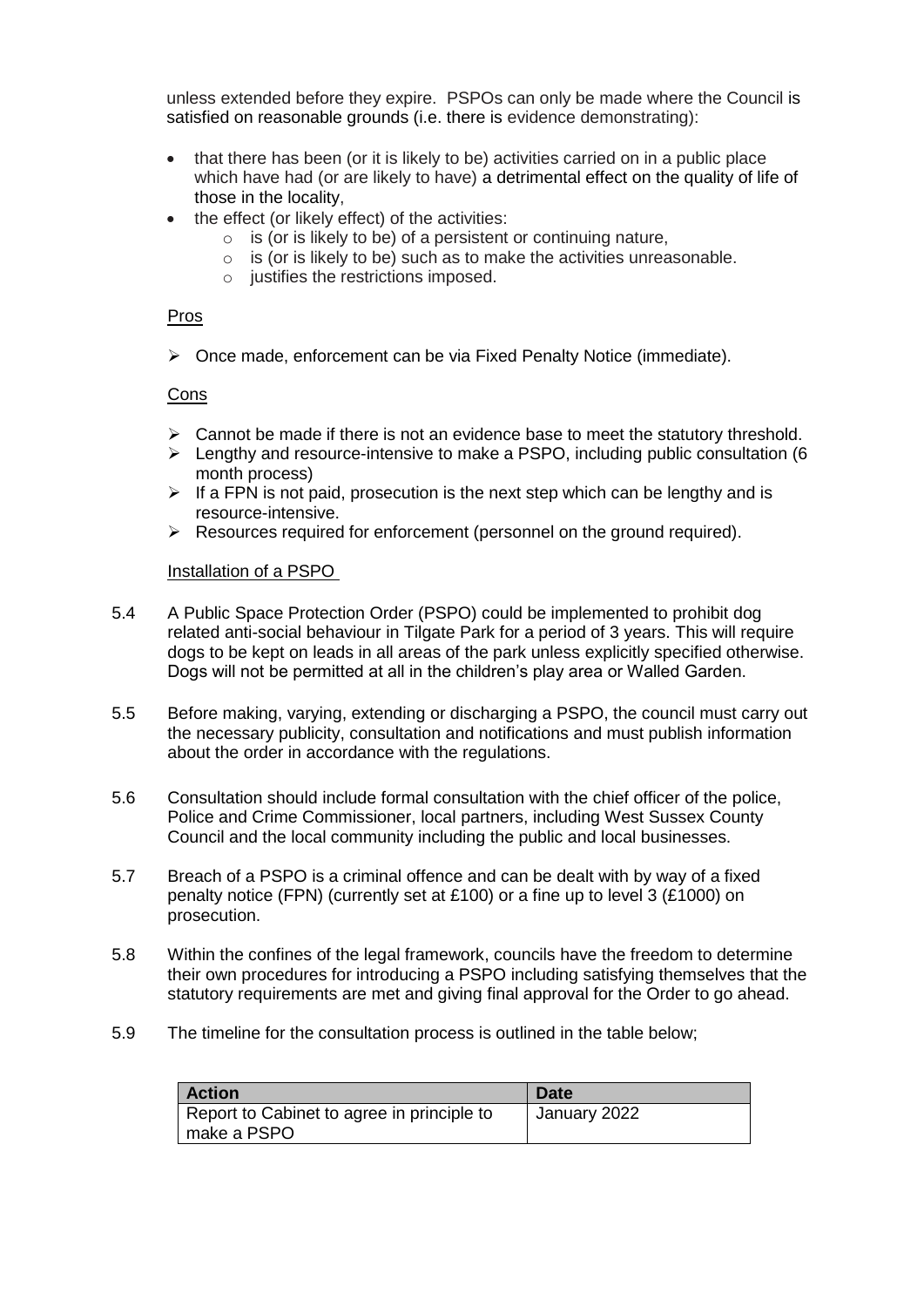| Consultation Period - consult stakeholders,<br>online survey, face to face surveys, social<br>media          | February / March 2022 |
|--------------------------------------------------------------------------------------------------------------|-----------------------|
| Return to Cabinet with results of<br>consultation and agree to implement orders<br>as per terms consulted on | June 2022             |
| Full Council – ratify making of PSPO                                                                         | <b>July 2022</b>      |

#### Behaviour Change - The continued importance of education and information

- 5.10 There is evidence nationally that dog enforcement is emotive and divisive. It is important to note that the policy will advocate for a continuation of a positive and proactive educational and informative approach to dog owners, particularly in the six month period leading up to a decision on the making of a PSPO.
- 5.11 By making it easy for the majority of dog walkers to know what the rules are and what alternatives are available for an off-lead experience, the minority are likely to follow suit. It is impossible to achieve 100% compliance but a majority compliance will shine a spotlight on those with entrenched behaviours where enforcement is actually needed, rather than penalising those who want to be responsible but were unclear about the rules.
- 5.12 Offering alternatives such as the Hound Ground and guided group dog walks can positively enable dog walkers to move away from the areas which we are trying to manage and will instigate word of mouth.
- 5.13 Working with local professional dog walkers will rapidly help us to spread the word and gather support for the initiative. It carries weight with dog owners if their trusted dog walker is already on board with the changes and can promote the benefits of it.

#### Potential Changes to Service Delivery and Personnel

- 5.14 Dog walking at Tilgate Park typically begins from 0600hrs and the peak drops away from 2030hrs except in the height of summer with lighter and warmer evenings. The Community Warden Service currently operates 0800 to 2130hrs, 7 days a week, and patrols Tilgate Park on a daily basis. This is alongside other service priorities which include;
	- Statutory duties regarding stray dogs
	- Investigating and enforcing fly tipping, dog fouling, dealing with ASB and enforcement of littering across the town
	- Visiting hotspot locations (parks, open spaces, neighbourhood parades)
	- Town centre focus dealing with littering and engaging with the street community.
- 5.15 The equivalent of an additional 3 full-time Community Wardens would be needed to cover all dog walking hours 7 days per week at Tilgate Park to enforce the policy. This would cost the Council an additional £100,000 per annum.
- 5.16 The equivalent of 1.5 full-time Community Wardens would be needed to cover 7 hours per day, 7 days per week at Tilgate Park to enforce the policy. This would cost the Council an additional £50,000 per annum.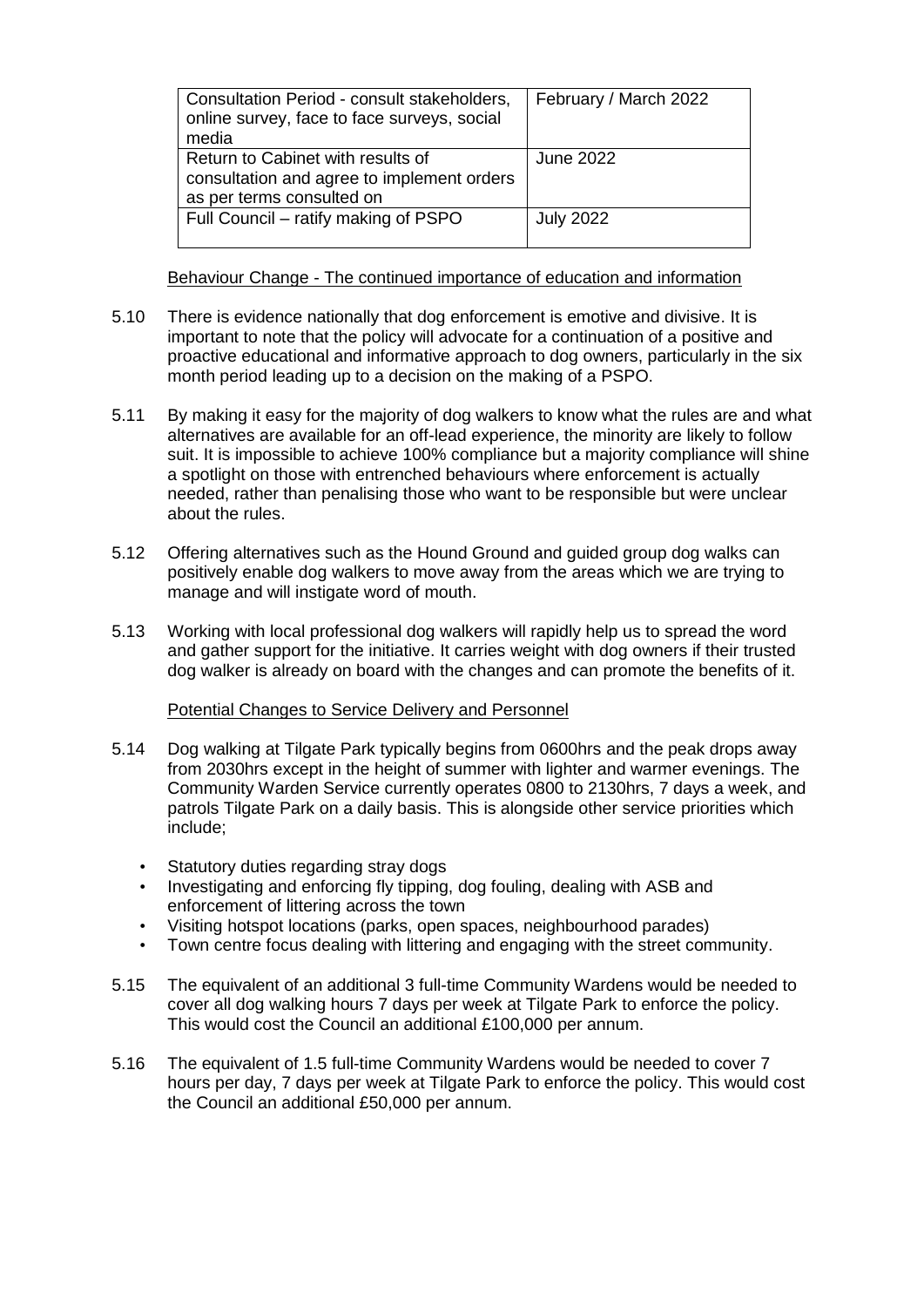## **6. Implications**

*Financial* 

- 6.1 There would be no additional resource implications to enforce the policy because this work will be absorbed within existing resources.
- 6.2 Revenue resource, in the region of £5,000, would be required to invest in permanent signage in key locations.
- 6.3 There would be legal costs associated with enforcement policy related prosecutions although full costs would be sought from the courts in the case of a successful prosecution.

*Legal*

6.4 Section 59 of the Anti-Social Behaviour, Crime and Policing Act 2014 gives local authorities the powers to make, vary or renew a PSPO. The procedure is set out in section 72 of the 2014 Act and in the Anti-social Behaviour, Crime and Policing Act 2014 (Publication of Public Spaces Protection Orders) Regulations 2014 made under that Act.

*Equalities*

6.5 Assistance dogs are exempt from the dogs on leads policy and any associated enforcement.

## **7 Background Papers**

[Petition "Keep your dog on a lead in Tilgate Park" HCS/30](https://democracy.crawley.gov.uk/documents/s18978/Petition%20Keep%20your%20dog%20on%20a%20lead%20in%20Tilgate%20Park.pdf)

Report author and contact officer: Kate Wilson, Head of Community Services